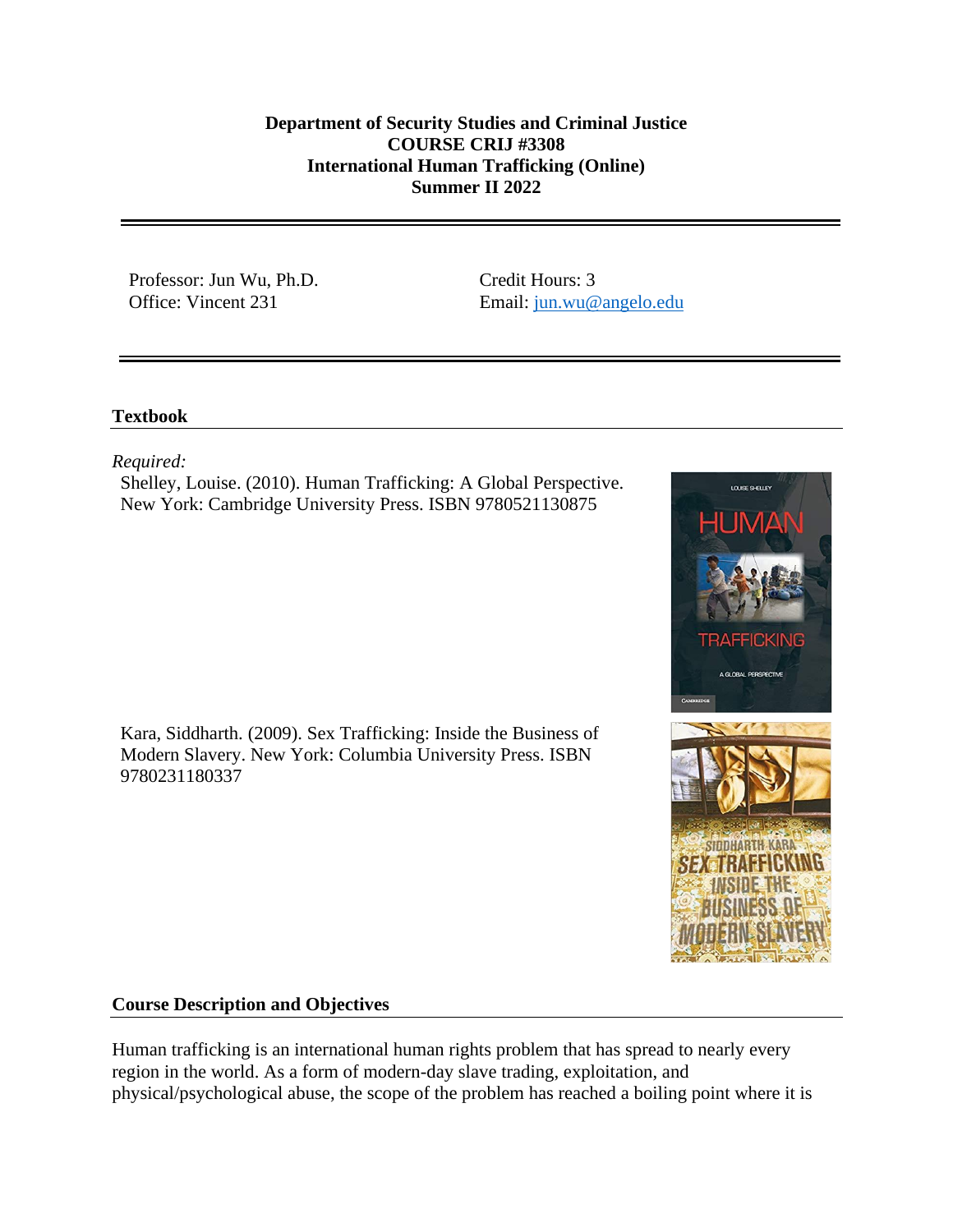now damaging to a nation's social, political, and economic vitality. In the advanced stages, human trafficking exists as part of some transnational organized crime groups that use profits and routes of ingress and egress to advance weapons and narcotics trafficking. Thus, human trafficking poses a threat to our homeland security.

The slave trade today is considered more global and greater in seriousness than the African slave trade of prior centuries. Traffickers now include transnational organized crime groups and entire social and political structures. Whether trafficked within or between countries, people, primarily women and children, are abused in domestic servitude situations, as prostitutes, manual laborers, factory workers, sex slaves, and even soldiers, often fighting for a cause they do not understand.

This course is designed to provide the student with a comprehensive understanding of global human trafficking and sex trafficking. In addition to an overview of the history of slavery, we will look at global issues, from the perspectives of several continents in the world. We will examine causes and consequences, costs, politics, and culture associated with trafficking. The student is expected explore the depth and breadth of human trafficking and critically assess the achievements of counterstrategies and human rights policies both here in the United States, and abroad.

| <b>Reading Notes</b><br><b>Small Papers.</b> | $\bullet$ | $\bullet$<br>$\bullet$ |                            |                                                   | $\cdot$ |                                                    | $\cdot$<br>٠       | 100<br>100 |
|----------------------------------------------|-----------|------------------------|----------------------------|---------------------------------------------------|---------|----------------------------------------------------|--------------------|------------|
| Grading scale:                               |           |                        | A:<br>B:<br>C:<br>D:<br>E: | 100-90%<br>89-80%<br>79-70%<br>69-60%<br>$< 60\%$ |         | $160 - 179$<br>$140 - 159$<br>$120 - 139$<br>< 120 | $180 - 200$ points |            |

### **Course Requirement and Grading**

### **Reading Notes**

Every week, you will have some book chapters, reports, or articles to read. For week 1 and 4, after reading, you are asked to summarize the 10 most important things that you think of. Use 1 page, single space, Times New Roman, 12 pts, and bullet points. See the last page of the syllabi for the deadline of each reading note.

### **Small Papers**

There will be 2 small papers in this course. For each paper, you will be assigned a topic on trafficking and you need to explore the topic and elaborate your own opinion on it. You need to write 1-2 pages for each paper. APA format is required, such as 1-inch margin, double space, Times New Roman, 12 pts, citations if necessary. You can get maximumly 50 points for each small paper. See the last page of the syllabi for the deadline of each small paper. Three topics are listed below:

(1) Do you support the full legalization of prostitution, or just legalization of sex service but not brothels, or no legalization at all? Explain why.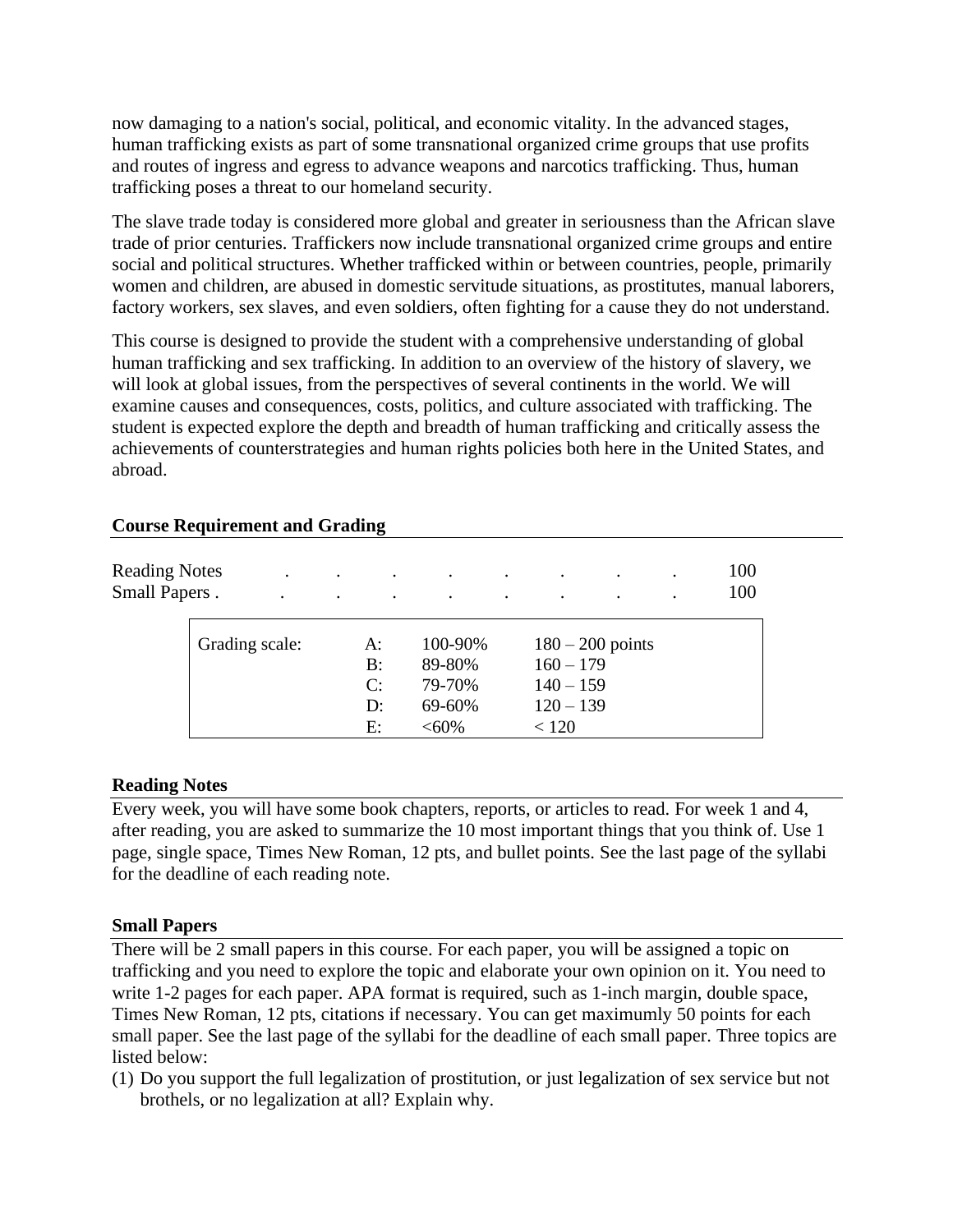(2) Whether stricter boarder control policy or easier boarder control policy will prevent more human trafficking? State your opinion and explain why.

### **Academic Honesty**

Academic dishonesty of any kind (e.g. plagiarism, cheating) will not be tolerated. Students found to have plagiarized or cheated will receive a failing grade for the course. If a cell phone is visible during an exam, the student will receive a zero for that test. There will also be disciplinary actions at the university level. Further information concerning academic honesty can be found at: http://www.angelo.edu/content/files/17358-university-honor-code.

## **Disabled Student Policy and Services for Disabled Students**

ASU is committed to the principle that no qualified individual with a disability shall, on the basis of disability, be excluded from participation in or be denied the benefits of the services, programs or activities of the university, or be subjected to discrimination by the university, as provided by the Americans with Disabilities Act of 1990 (ADA), the Americans with Disabilities Act Amendments of 2008 (ADAAA), and subsequent legislation.

Student Affairs is the designated campus department charged with the responsibility of reviewing and authorizing requests for reasonable accommodations based on a disability, and it is the student's responsibility to initiate such a request by emailing studentservices@angelo.edu, or by contacting:

Office of Student Affairs University Center, Suite 112 325-942-2047 Office 325-942-2211 FAX

# **Student Absence for Observance of Religious Holy Days**

"A student who intends to observe a religious holy day should make that intention known in writing to the instructor prior to the absence." Please see ASU Operating Policy 10.19.

# **Title IX at Angelo State University**

Angelo State University is committed to providing and strengthening an educational, working, and living environment where students, faculty, staff, and visitors are free from sex discrimination of any kind. In accordance with Title VII, Title IX, the Violence Against Women Act (VAWA), the Campus Sexual Violence Elimination Act (SaVE), and other federal and state laws, the University prohibits discrimination based on sex, which includes pregnancy, and other types of Sexual Misconduct. Sexual Misconduct is a broad term encompassing all forms of gender-based harassment or discrimination and unwelcome behavior of a sexual nature. The term includes sexual harassment, nonconsensual sexual contact, nonconsensual sexual intercourse, sexual assault, sexual exploitation, stalking, public indecency, interpersonal violence (domestic violence or dating violence), sexual violence, and any other misconduct based on sex.

You are encouraged to report any incidents involving sexual misconduct to the Office of Title IX Compliance and the Director of Title IX Compliance/Title IX Coordinator, Michelle Boone, J.D.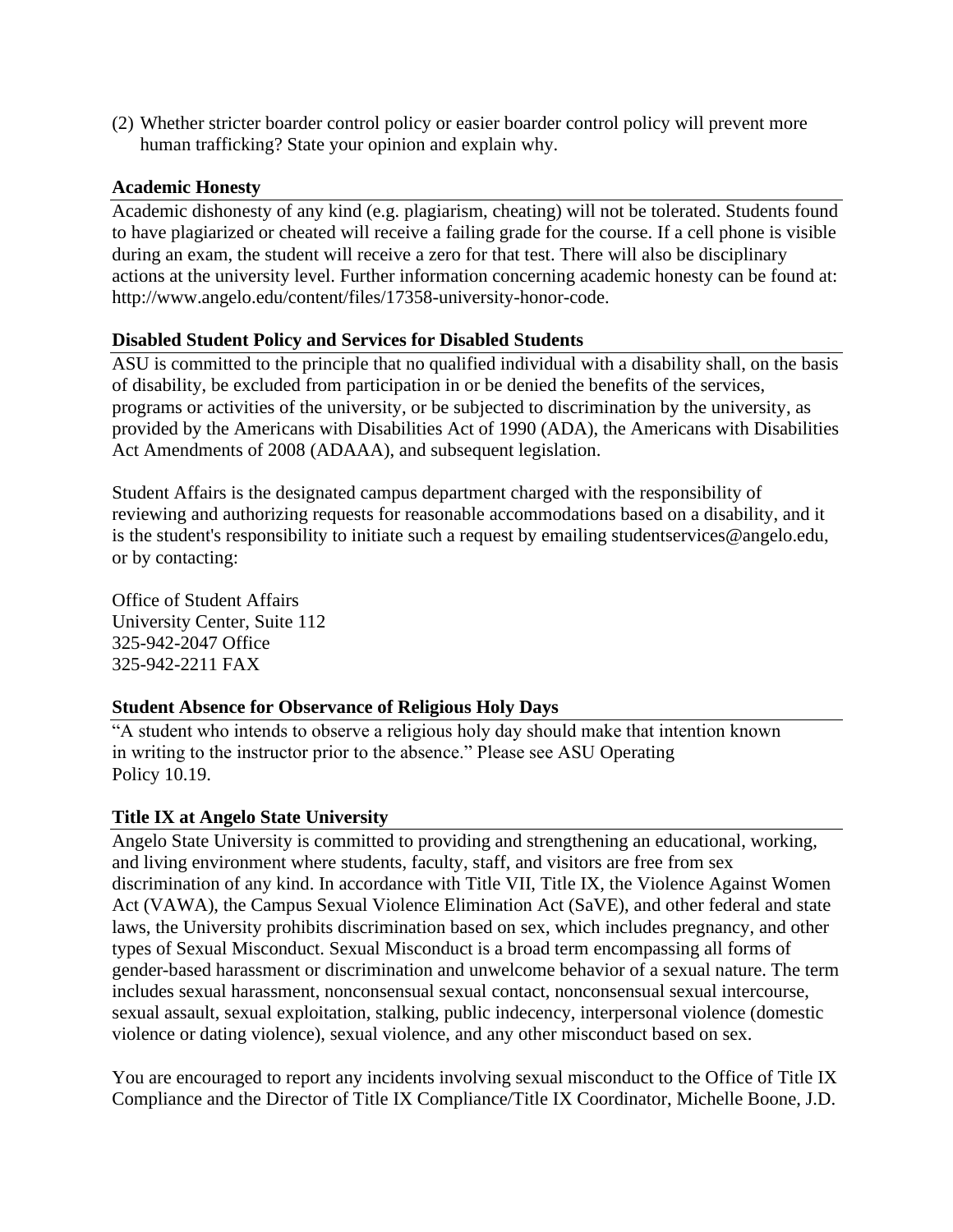You may submit reports in the following manner: Online: www.angelo.edu/incident-form Face to Face: Mayer Administration Building, Room 210 Phone: 325-942-2022 E-Mail: michelle.boone@angelo.edu

### **Email Correspondence**

Email is the best way to reach your instructor after class. I will respond you within 24 hours. If I may not address your question or concern within 24 hours, I will let you know in advance. Email should be sent in a formal and professional style. Always put CRIJ 3308 or Human Trafficking in your title line as this will help me respond to your emails promptly. Do not use emoji in your email, except for smiling face  $\odot$ , because I want you to think positively every day.